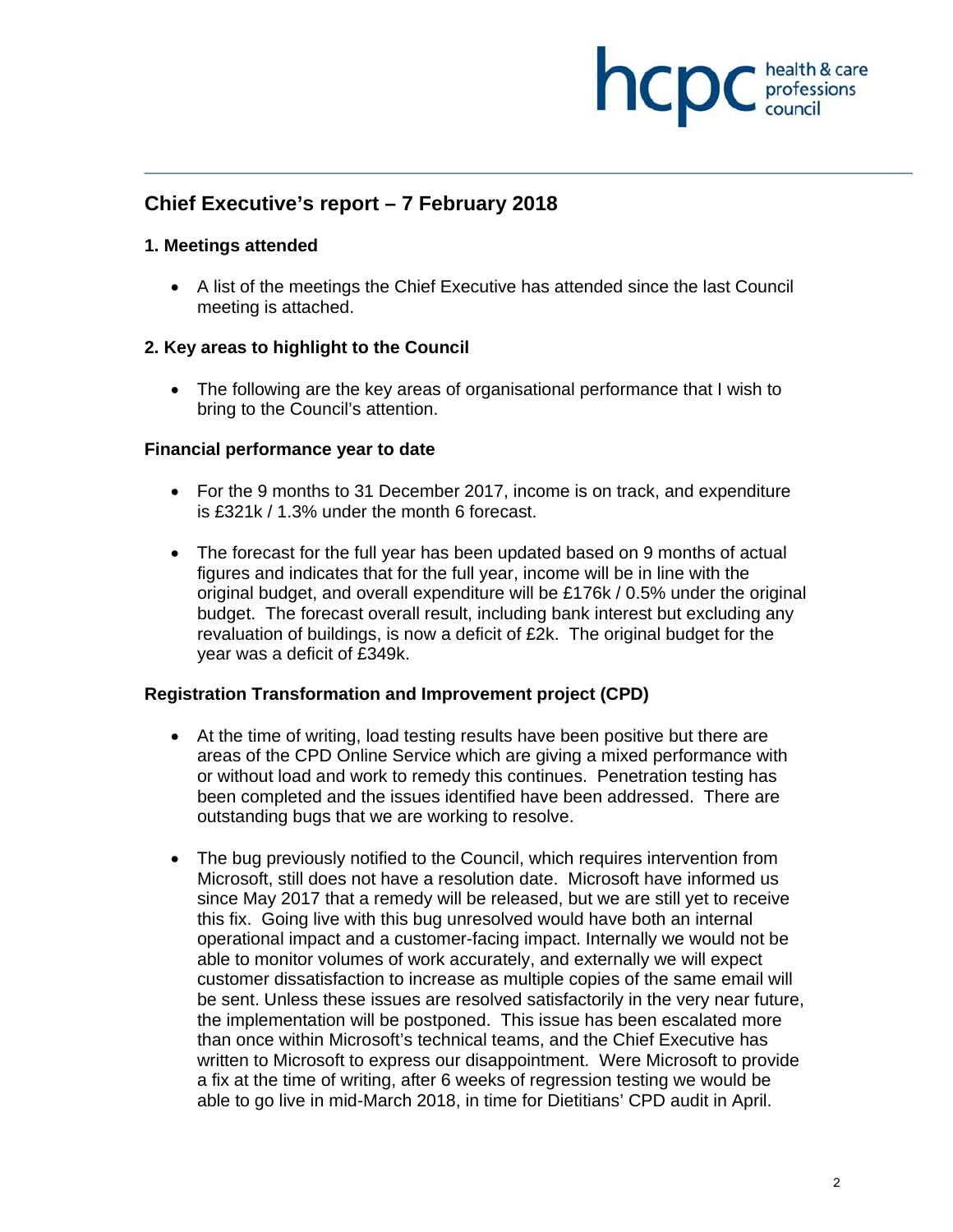• In addition to the bug above, Microsoft recently announced that the technology which has been used to build the CPD Online Service will no longer be supported from 1 August 2018. This announcement prompted the initiation of the CPD Online Service Migration project, which is now running in order to migrate the CPD Online Service onto a new platform. This project has a budgeted cost of £253k and an estimated completion date of August 2018.

### **186 Kennington Park Road Building works**

• The building works are progressing well with no change to the previously advised planned completion date.

### **Leasing of office space**

 The leasing of office space in 186 Kennington Park Road is progressing well we expect the agreement to be signed in February 2018.

#### **Fitness to practise (FTP) improvement and performance**

- Since the Council discussed the improvement plan at its meeting in December 2017 meeting, the focus has been on developing a full project plan. This includes further work to establish the activities and milestones for each of the areas outlined in the improvement plan.
- Activities that are already underway or completed include:
	- o Recruitment to fill Case Manager vacancies including additional posts previously approved by the Executive as well as the appointment of an additional Quality Compliance Officer.
	- o Revised case closure approval forms and operational guidance on the application of the standard of acceptance policy, supported by additional training, have now been rolled out to Case Managers and Case Team Managers.
	- o A development day for Case Team Managers has been held, with a further one scheduled in March.
	- o Commissioning of work including: development of a policy setting out our approach to managing health allegations; improving the transparency of decisions made in relation to consensual disposals; and improving the information that is put before panels when applying to discontinue allegations.
	- o Developing a revised case progression strategy which aligns with the PSA's dataset measure as well as our own performance measures.
- The Director of Fitness to Practise is scheduled to meet with PSA's Director of Quality and Scrutiny on 6 February.
- In terms of FTP performance, the number of open cases in the pre Investigating Committee Panel (ICP) stage continues to be above forecast expectations. This is due to a slow down in the closure rate resulting from the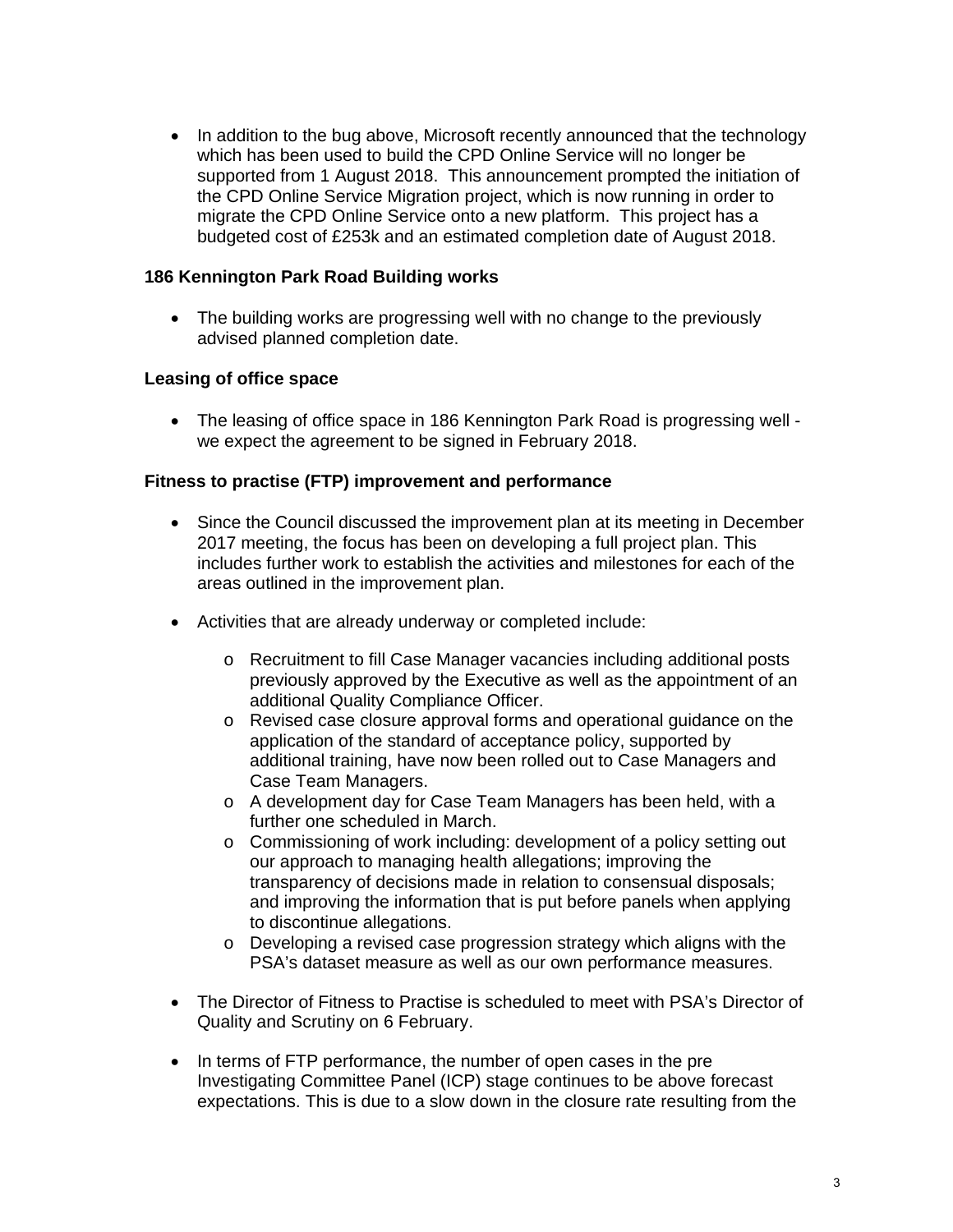additional scrutiny of pre-ICP case closures following the PSA performance review, and ensuring cases have been thoroughly investigated before allegations are drafted and put before an Investigating Committee Panel.

 Additional temporary case manager resource has been deployed to support operational resilience. This includes trialing the use of temporary case presenters to free up the time case managers have to focus on case investigation and progression. A risk-based plan is being implemented to migrate to a position where the primary responsibility for approval of case closures can again rest with Case Team Managers. A further audit of case closure decisions by our external solicitors to assess the impact of the changes made in response to the PSA concerns regarding case closures is provisionally planned for March 2018.

## **Provision of legal services - preparation and presentation of fitness to practise cases**

- In the December 2017 report, we advised our intention to extend the contract for the preparation and presentation of fitness to practise cases until 31 March 2019.
- The current supplier has confirmed that they would like to continue with the contract. Discussions regarding the anticipated number of case instructions and associated costs are ongoing.

## **Notification of data incident to the Information Commissioner's Office (ICO)**

• In December 2017, we reported a data incident to the Information Commissioners Office (ICO). The error involved the unintentional disclosure of a registrant's home address as a result of human error. Due to the circumstances of the case the incident met our internal thresholds for reporting. The ICO has acknowledged the correspondence but has not yet contacted the HCPC with any assessment of the incident.

## **3. Updates**

## **Ministerial appointments**

- The following ministerial appointments have been made in the Department of Health and Social Care. Jeremy Hunt MP remains Secretary of State.
	- o Stephen Barclay MP, Minister of State for Health holds responsibility for professional regulation (and most wider workforce matters)
	- o Caroline Dinenage MP, Minister of State for Care, has responsibility for adult social care, including the adult social care workforce.
	- o Lord O'Shaughnessy, Parliamentary Under Secretary of State for Health, has responsibility for the health aspects of exiting the European Union.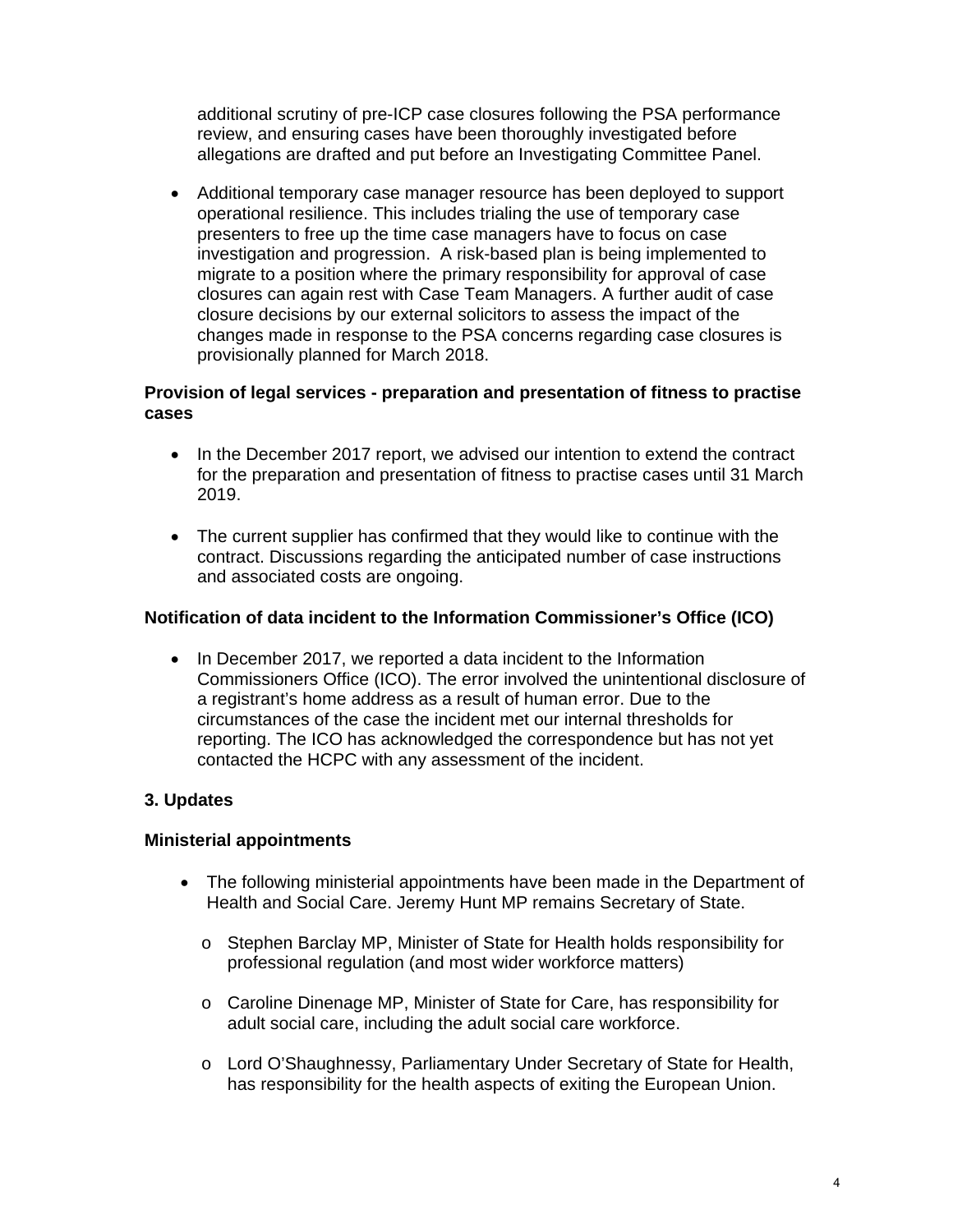- The following ministerial appointments have been made in the Department for Education. Damian Hinds MP is the new Secretary of State for Education.
	- o Nick Gibb MP is Minister of State for School Standards
	- o Anne Milton MP is Minister of State for Apprenticeships and Skills
	- o Sam Gyimah MP is Minister for Higher Education, Universities, Science, Research and Innovation
	- o Lord Agnew is Parliamentary Under Secretary of State for the School System
	- o Nadhim Zahawi MP is Parliamentary Under Secretary of State

## **External consultations**

- Since the December 2017 Council meeting, we have responded to three external consultations:
	- o Department of Health consultation on the Regulation of medical associate professions in the UK. (Discussed and approved by the Council at its December 2017 meeting.)
	- o Department of Health consultation on regulatory reform. (Discussed and approved by the Council at its January 2018 meeting.)
	- o Department for Education consultation on the regulatory approach of the new Office for Students. (Informed by discussion by the Education and Training Committee at its November 2017 meeting.)<sup>1</sup>
- The consultation on the threshold level of qualification for entry to the Register for paramedics in England closed on 15 December 2017. In excess of 1,100 responses were received. The results are expected to be considered by the Education and Training Committee and the Council at their meetings in March 2018.

### **Independent prescribing for paramedics**

• It has been confirmed that the Commission on Human Medicines has recommended to Ministers that legislation be amended to allow paramedics to train to become independent prescribers. We understand that a recommendation was not made for diagnostic radiographers (therapeutic radiographers are already able to train to become independent prescribers).

 

<sup>1</sup> http://www.hcpc-uk.org/aboutus/consultations/external/